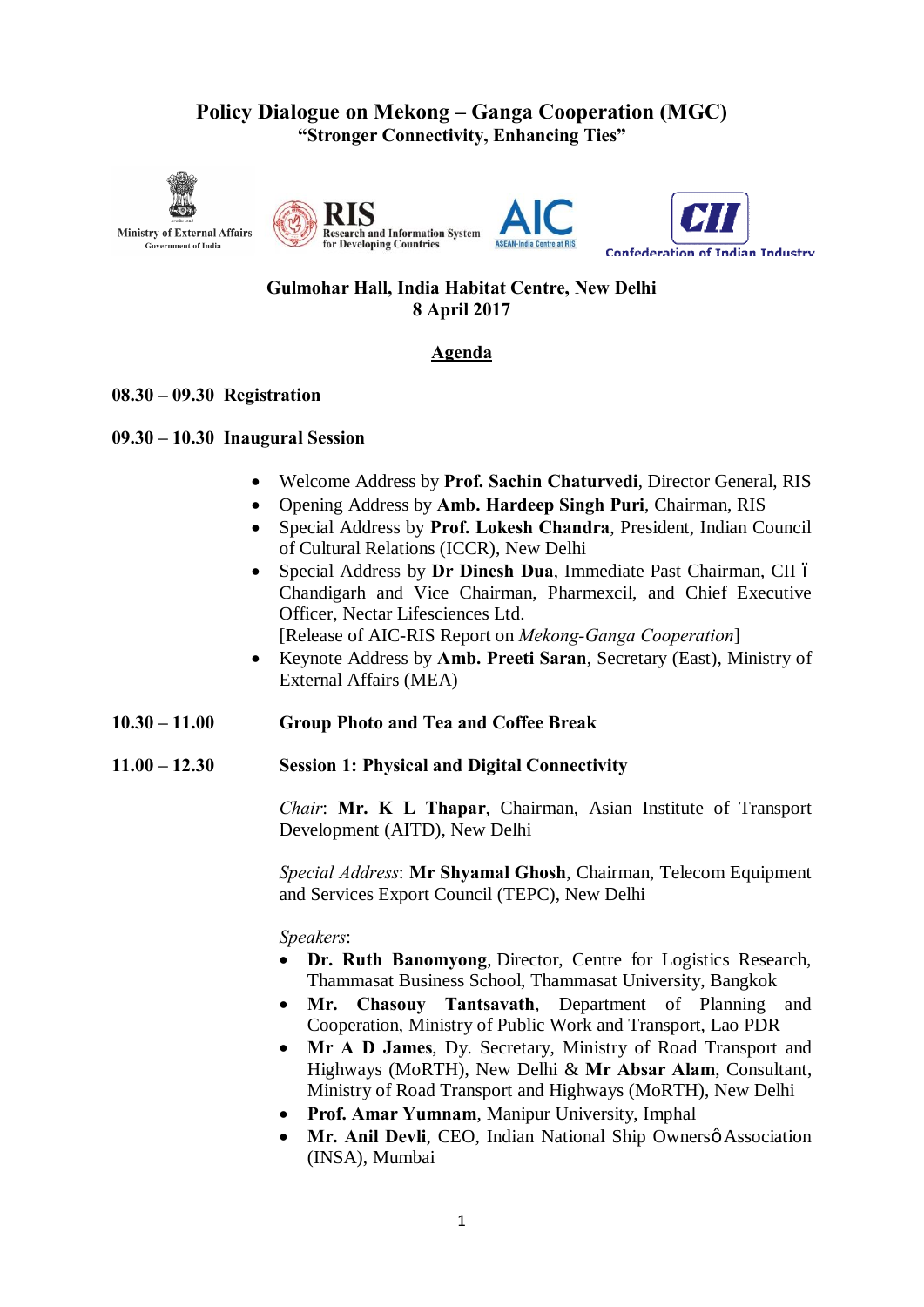### **12.30 – 13.30 Lunch Break**

#### **13.30 – 15.00 Session 2: Trade, Investment and Value Chains**

Chair: **Amb. Rajiv Bhatia**, Distinguished Fellow, Gateway House, Mumbai

*Special Address*: **H.E. Dr. Sok Siphana**, Advisor to the Royal Government of Cambodia

*Speakers*

- · **H.E. Mr Chutintorn Gongsakdi**, Ambassador of Thailand to India
- · **H.E. Mr. Kyaw Moe Tun**, Director General, International Organization and Economic Department, Ministry of Foreign Affairs, Myanmar (SOM Leader Myanmar)
- · **Mr. Sisamouth Keoxayya**, Department of Planning and Cooperation, Ministry of Industry and Commerce, Lao PDR
- · **Mr. Nguyen Phuc Nam**, Deputy Director, Department of Asia Pacific Markets, Vietnam
- · **Prof. Amita Batra**, Jawaharlal Nehru University (JNU), New Delhi
- · **Ms. Amita Dang**, Chief Manager, EXIM Bank, Delhi

#### **15.00 – 15.15 Tea and Coffee Break**

#### **15.15 – 16.45 Session 3: Cultural Relations and People to People Contacts**

Chair: **Amb. Sudhir Devare**, Chairman, RIS Research Advisory Council, New Delhi

*Special Address*: **Mr. Shakti Sinha**, Director, Nehru Memorial Museum and Library (NMML), New Delhi

*Speakers*:

- · **Mr. Bui Hoai Son**, Ministry of Culture, Sports and Tourism, Vietnam
- · **Dr. Sudha Gopalakrishnan**, Executive Director, Sahapedia, New Delhi
- · **Dr. Sunil Shukla**, Director, Entrepreneurship Development Institute of India (EDII), Ahmedabad
- · **Mr. Subhash Goel**, Member, National Tourism Advisory Council, Ministry of Tourism, Government of India, and Chairman, STIC Travel Group, New Delhi
- · **Dr. Ishani Naskar**, Rabindra Bharati University, Kolkata